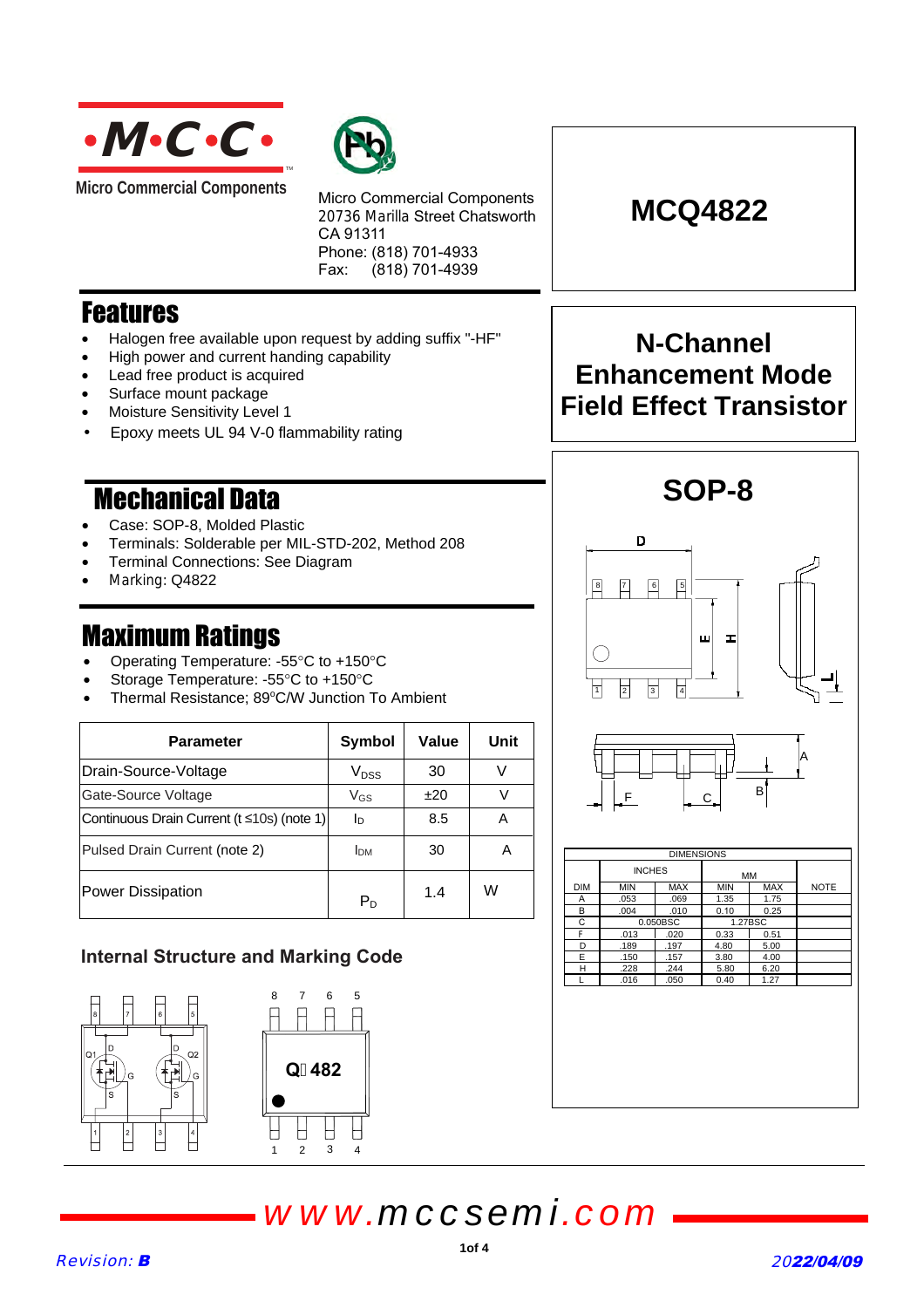

# MCQ4822

#### **Electrical characteristics (T<sub>a</sub>=25<sup>°</sup>C unless otherwise noted)**

| <b>Parameter</b>                    | Symbol                   | <b>Test Condition</b>                            | <b>Min</b> | <b>Typ</b> | <b>Max</b>   | <b>Unit</b> |
|-------------------------------------|--------------------------|--------------------------------------------------|------------|------------|--------------|-------------|
| <b>STATIC PARAMETERS</b>            |                          |                                                  |            |            |              |             |
| Drain-source breakdown voltage      | V (BR)DSS                | $V$ Gs = 0V, lp = $250\mu$ A                     | 30         |            |              | $\vee$      |
| Zero gate voltage drain current     | <b>l</b> <sub>pss</sub>  | $V_{DS} = 24V$ , $V_{GS} = 0V$                   |            |            | 1            | μA          |
| Gate-body leakage current           | lgss                     | $V$ GS = $\pm$ 20V, V <sub>DS</sub> = 0V         |            |            | ±100         | nA          |
| Gate threshold voltage              | $V$ GS(th)               | $V_{DS} = V_{GS}$ , lp = 250 µ A                 | 1          |            | 3            | $\vee$      |
| Drain-source on-resistance (note 3) | R <sub>DS(on)</sub>      | $V$ GS = 10V, lp = 8.5A                          |            |            | 16           | $m\Omega$   |
|                                     |                          | $V$ GS = 4.5V, $I_D$ = 6A                        |            |            | 26           | $m\Omega$   |
| Forward tranconductance (note 3)    | $g_{\text{FS}}$          | $V_{DS} = 5V$ , $I_D = 8.5A$                     |            | 20         |              | S           |
| Diode forward voltage (note 3)      | $V_{SD}$                 | $IS=1A$ , $VGS=0V$                               |            |            | $\mathbf{1}$ | $\vee$      |
| <b>DYNAMIC PARAMETERS(Note 4)</b>   |                          |                                                  |            |            |              |             |
| Input capacitance                   | $C_{iss}$                | $V_{DS}$ =15V, VGs = 0V, f = 1MHz                |            |            | 1250         | pF          |
| Output capacitance                  | C <sub>oss</sub>         |                                                  |            | 180        |              | рF          |
| Reverse transfer capacitance        | C <sub>rss</sub>         |                                                  |            | 110        |              | pF          |
| <b>SWITCHING PARAMETERS(Note 4)</b> |                          |                                                  |            |            |              |             |
| Turn-on delay time                  | $td($ on)                |                                                  |            |            | 7.5          | ns          |
| Turn-on rise time                   | tr                       | $V_{GS} = 10V, V_{DS} = 15V,$                    |            |            | 6.5          | ns          |
| Turn-off delay time                 | $td($ off $)$            | $R_1 = 1.8 \Omega$ , $R_{\text{GEN}} = 3 \Omega$ |            |            | 25           | ns          |
| Turn-off fall time                  | $t_{f}$                  |                                                  |            |            | 5            | ns          |
| Total gate charge (10V)             |                          |                                                  |            |            | 23           | nC          |
| Total gate charge (4.5V)            | $Q_g$                    | $V_{DS} = 15V$ , $V_{GS} = 10V$ , $I_D = 8.5A$   |            |            | 11.2         | nC          |
| Gate-source charge                  | $Q_{gs}$                 |                                                  |            | 2.6        |              | nC          |
| Gate-drain charge                   | $\mathsf{Q}_{\text{gd}}$ |                                                  |            | 4.2        |              | nC          |

#### **Notes :**

1. The value of  $R_{\theta JA}$  is measure with the device mounted on 1in<sup>2</sup> FR-4 board with 2oz. Copper, in a still air environment with Ta=25℃. The value in any given application depends on the user's specific board design. The current rating is based on the t≤10s thermal resistance rating.

- 2. Repetitive rating : Pulse width limited by junction temperature.
- 3. Pulse Test : Pulse Width≤300µs, Duty Cycle≤2%.
- 4. Guaranteed by design, not subject to production testing.

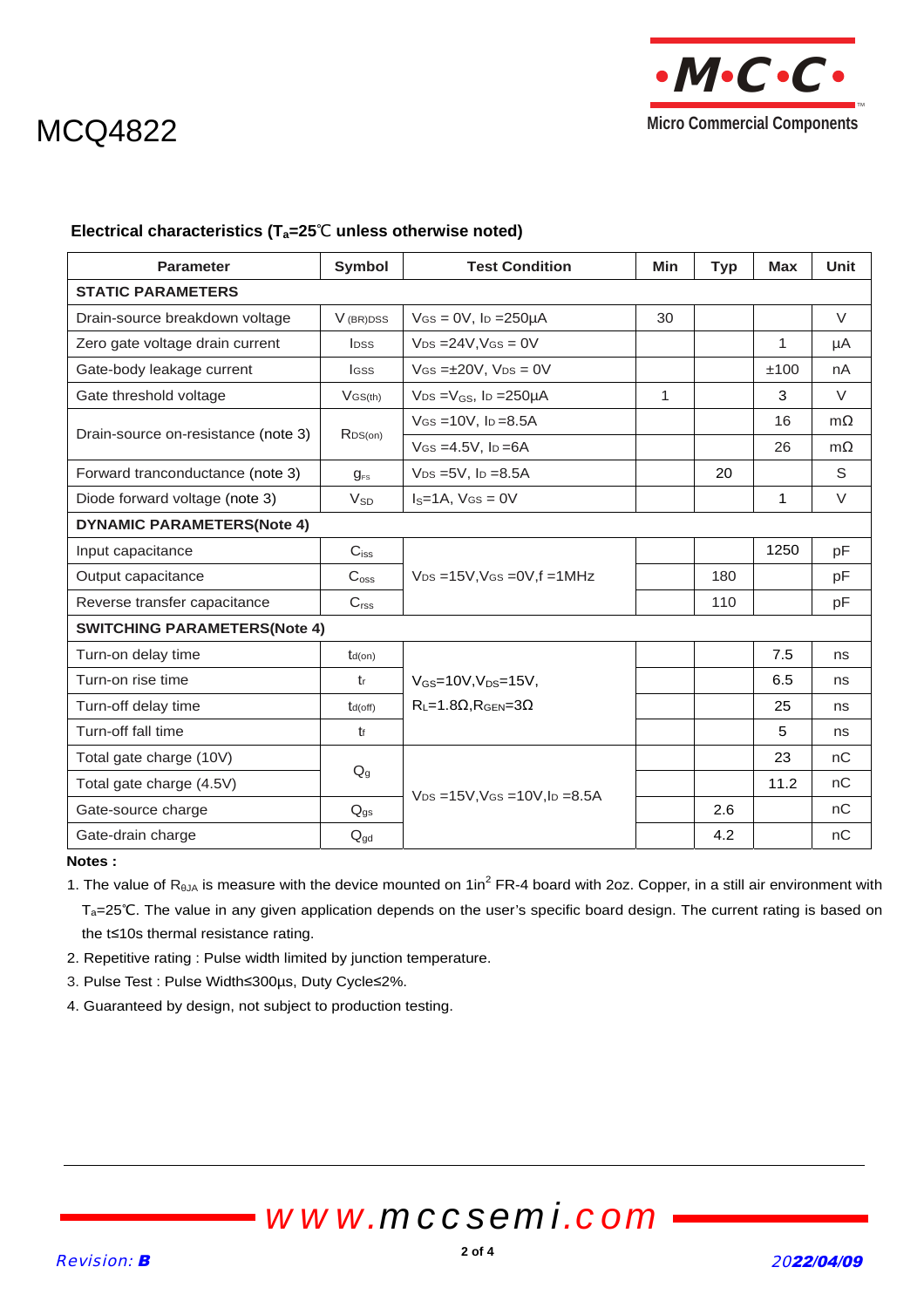MCQ4822 **Micro Commercial Components**   $\cdot M \cdot C \cdot C \cdot$ TM



*www.mccsemi.com*

Revision: B

2022/04/09